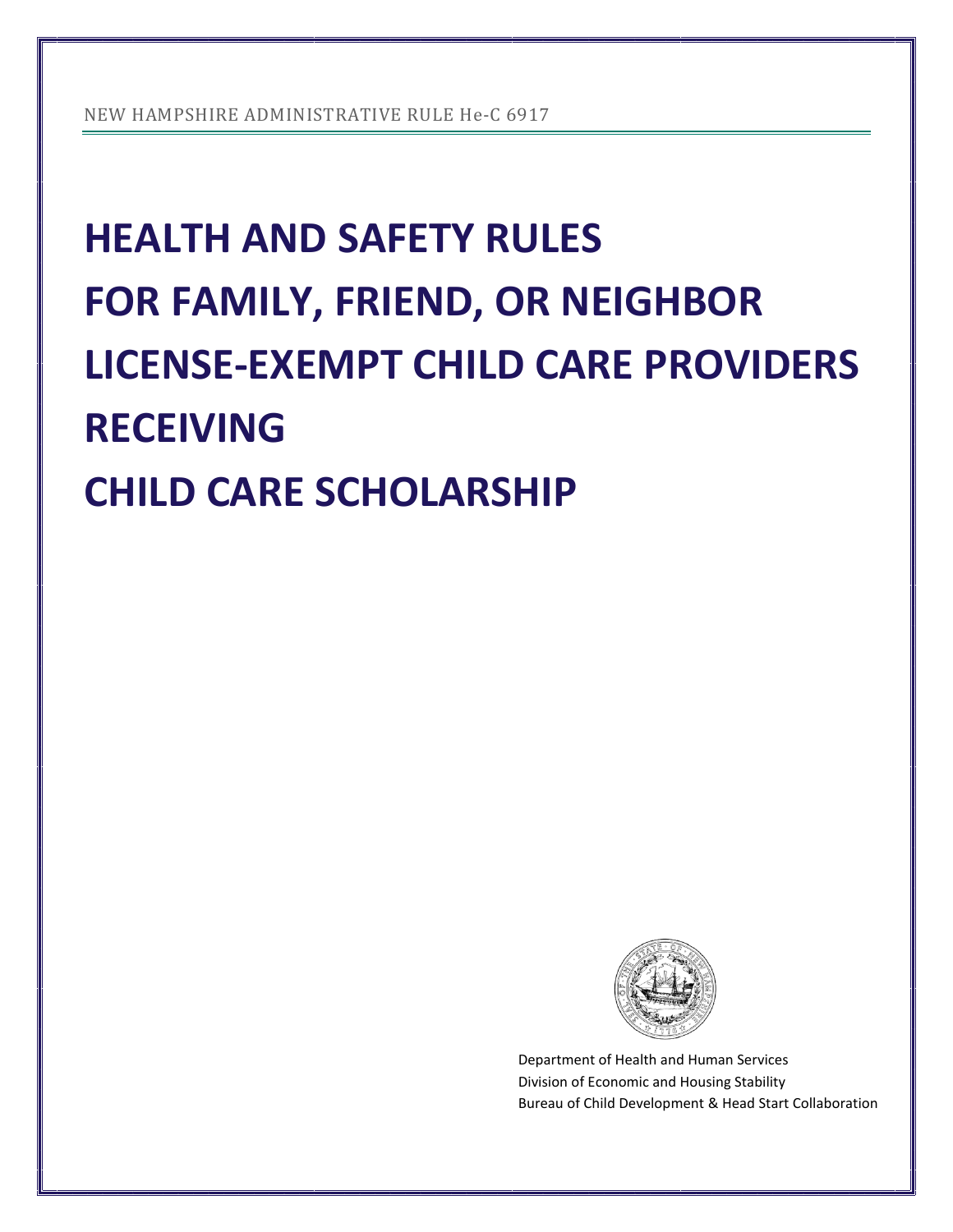| He-C 6917 HEALTH AND SAFETY RULES FOR FAMILY, FRIEND, OR NEIGHBOR LICENSE-EXEMPT CHILD CARE  |
|----------------------------------------------------------------------------------------------|
|                                                                                              |
|                                                                                              |
|                                                                                              |
|                                                                                              |
|                                                                                              |
|                                                                                              |
|                                                                                              |
| He-C 6917.08 PREVENTION OF AND RESPONSE TO EMERGENCIES DUE TO FOOD AND ALLERGIC REACTIONS. 8 |
|                                                                                              |
|                                                                                              |
|                                                                                              |
|                                                                                              |
| He-C 6917.13 PREVENTION OF SUDDEN INFANT DEATH SYNDROME AND USE OF SAFE SLEEPING PRACTICES14 |
| He-C 6917.14 PREVENTION OF SHAKEN BABY SYNDROME AND ABUSIVE HEAD TRAUMA AND RECOGNITION AND  |
|                                                                                              |
| He-C 6917.16 MONITORING VISITS, MONITORING STATEMENT, PROGRAM IMPROVEMENT PLAN, AND          |
|                                                                                              |
|                                                                                              |
|                                                                                              |

## Table of Contents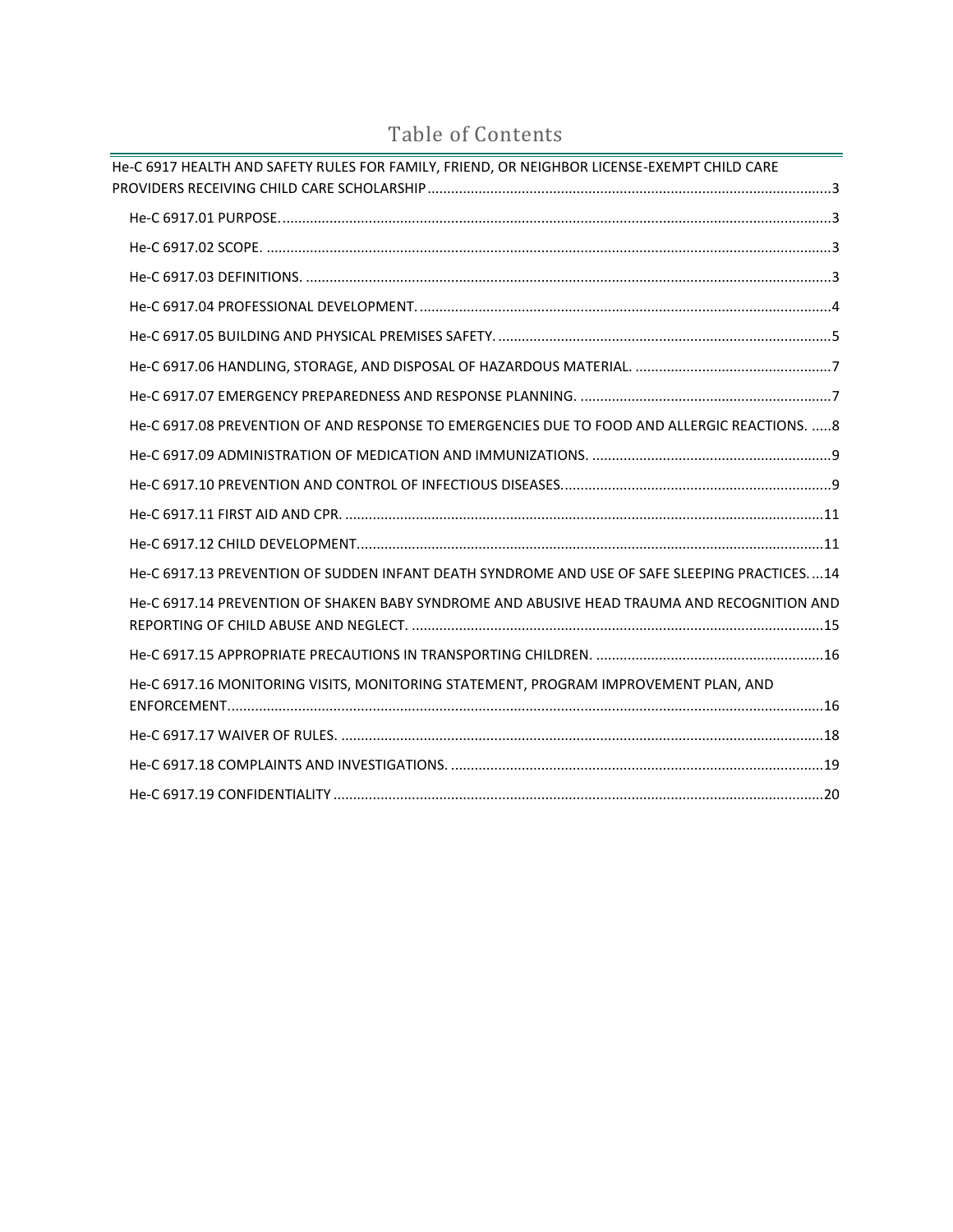## <span id="page-2-0"></span>He-C 6917 HEALTH AND SAFETY RULES FOR FAMILY, FRIEND, OR NEIGHBOR LICENSE-EXEMPT CHILD CARE PROVIDERS RECEIVING CHILD CARE SCHOLARSHIP

#### <span id="page-2-1"></span>Statutory Authority: [RSA 161:2, XII](http://www.gencourt.state.nh.us/rsa/html/XII/161/161-2.htm)

#### *He-C 6917.01 PURPOSE.*

The purpose of this part is to set forth the minimum standards for health and safety of requirements for license-exempt child care providers who provide child day care services for children and families receiving child care scholarship pursuant to [170-E:6-a, RSA 170-E:3, I\(c\), and \(h\),](http://nhdcyf.info/rsa/170-e.html) and 45 CFR Part 98.41 and 98.42.

## <span id="page-2-2"></span>*He-C 6917.02 SCOPE.*

<span id="page-2-3"></span>This part shall apply to any person who is enrolled as a license-exempt provider pursuant to  $He-C 6914$  to provide child day care services to children and families receiving child care scholarship.

#### *He-C 6917.03 DEFINITIONS.*

- (a) "Child" means "child" as defined in RSA 170-E:2, II, namely "any person under eighteen years of age."
- (b) "Child care" means the act of providing supervision, food, activity, and rest for a child for any portion of a 24-hour day, in order to promote healthy child development and assist the child's parent(s), in preparing for, securing, or maintaining employment or employment related education or training, for an approved activity that supports service or case plan goals.
- (c) "Child Care Resource and Referral" means an agency contracted with the department to provide free child care resource and referral services to families seeking child care.
- (d) "Commissioner" means "the commissioner of the department of health and human services," as defined in RSA 170-E:2, V.
- (e) "Corporal punishment" means the use of physical force, physical restraint, or physical actions against a child as a means of discipline.
- (f) "Department" means "the department of health and human services" as defined in RSA 170-E:2, VII.
- (g) "Developmentally appropriate" means actions, environment, equipment, supplies, communications, interactions, or activities that are based on the developmental level and abilities, the family culture, and the individual needs of each child in care.
- (h) "Enrolled child care provider" means a child care provider who has met the requirements in He-C 6914 and is authorized to receive payment for services from the department. The term includes "registered provider" as defined in RSA 170-E:6-a.
- (i) "Foster parent" means an individual who has a license or permit for foster family care, pursuant to He-C 6446.
- (j) "Infant" means a child from the time of birth through the age of eighteen months old.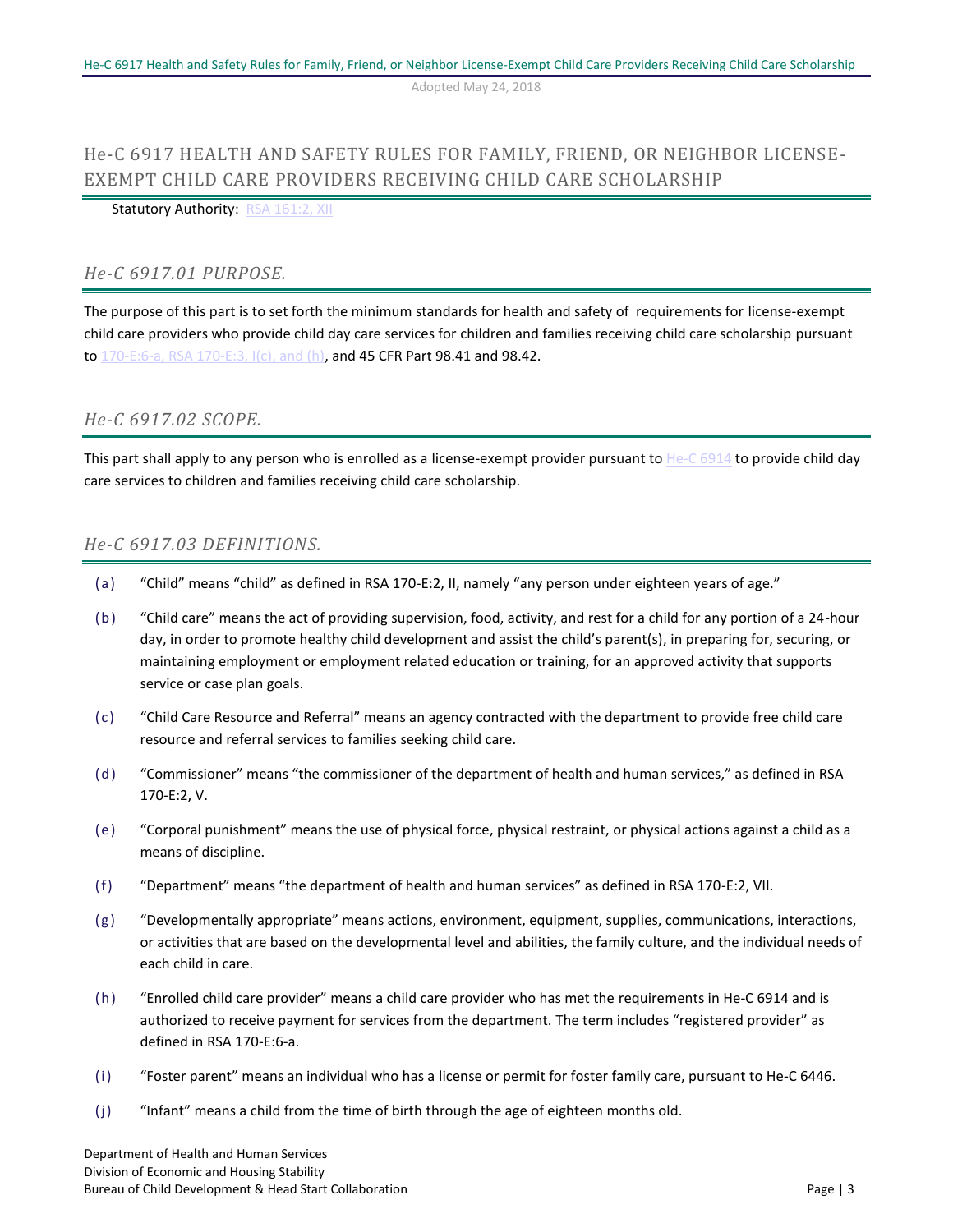- (k) "In-home provider" means a person who is:
	- 1. Providing child care in a private home;
	- 2. Exempt from licensure pursuant to RSA 170-E:3;
	- 3. An enrolled child care provider pursuant to He-C 6914; and
	- 4. One of the following program types:
- (l) "Relative provider" where "the only children in care are the provider's own children, children related to the provider, and children residing with, the provider" pursuant to, 170-E:3(l); or
- (m) "Friend or neighbor provider" where "any number of the provider's own children, whether related biologically or through adoption, and up to three additional children are cared for regularly for any part of the day, but less than 24 hours, pursuant to 170-E:3.
- (n) "Legal guardian" means an individual who is given legal authority by a court and charged with the duty to provide care, custody, and supervision of the child or children.
- (o) "Monitoring statement" means a written report issued by the department detailing the findings of a monitoring visit conducted by the department.
- (p) "Monitoring visit" means a visit made to the in-home provider by the department for the purpose of assessing compliance with He-C 6914, He-C 6917, and 45 CFR Part 98.41 and 98.42.
- (q) "NH Professional Registry" means NH's password-protected electronic database designed to support and track professional development for the early childhood and afterschool workforce pursuant to He-C 6914.04(g) and (h).
- (r) "Parent" means an individual who has a birth, adoptive, or step-parent relationship to the child or children, a foster parent as defined in (k) above, or a legal guardian as defined in (n) above.
- (s) "Program" means a license-exempt child care provider pursuant to RSA 170-E: 3, I, (c), (f), (g) and (h). The term includes "in-home provider" and "facility based program."
- (t) "Program improvement plan" means a written plan developed by a provider, approved by the department in response to a monitoring statement assessment, and stating how the program will come into compliance with the rules.
- (u) "Related" means "related" as defined in RSA 170-E:2, XIII, namely, "any of the following relationships by blood, marriage, or adoption: parent, grandparent, brother, sister, stepparent, step grandparent, stepbrother, stepsister, uncle, aunt, niece and nephew, first cousin, or cousin."
- (v) "Supervision" means being present with children in child care, knowing their number, identities, and whereabouts, observing their activities, and being in close enough proximity to have all children within sight, or hearing, and allowing intervention, if needed, to safeguard each child from accident or injury.
- (w) "Toddler" means a child 19 months through the age of 35 months old.

#### <span id="page-3-0"></span>*He-C 6917.04 PROFESSIONAL DEVELOPMENT.*

(a) Every twelve- month period, beginning on the date of enrollment, the provider shall: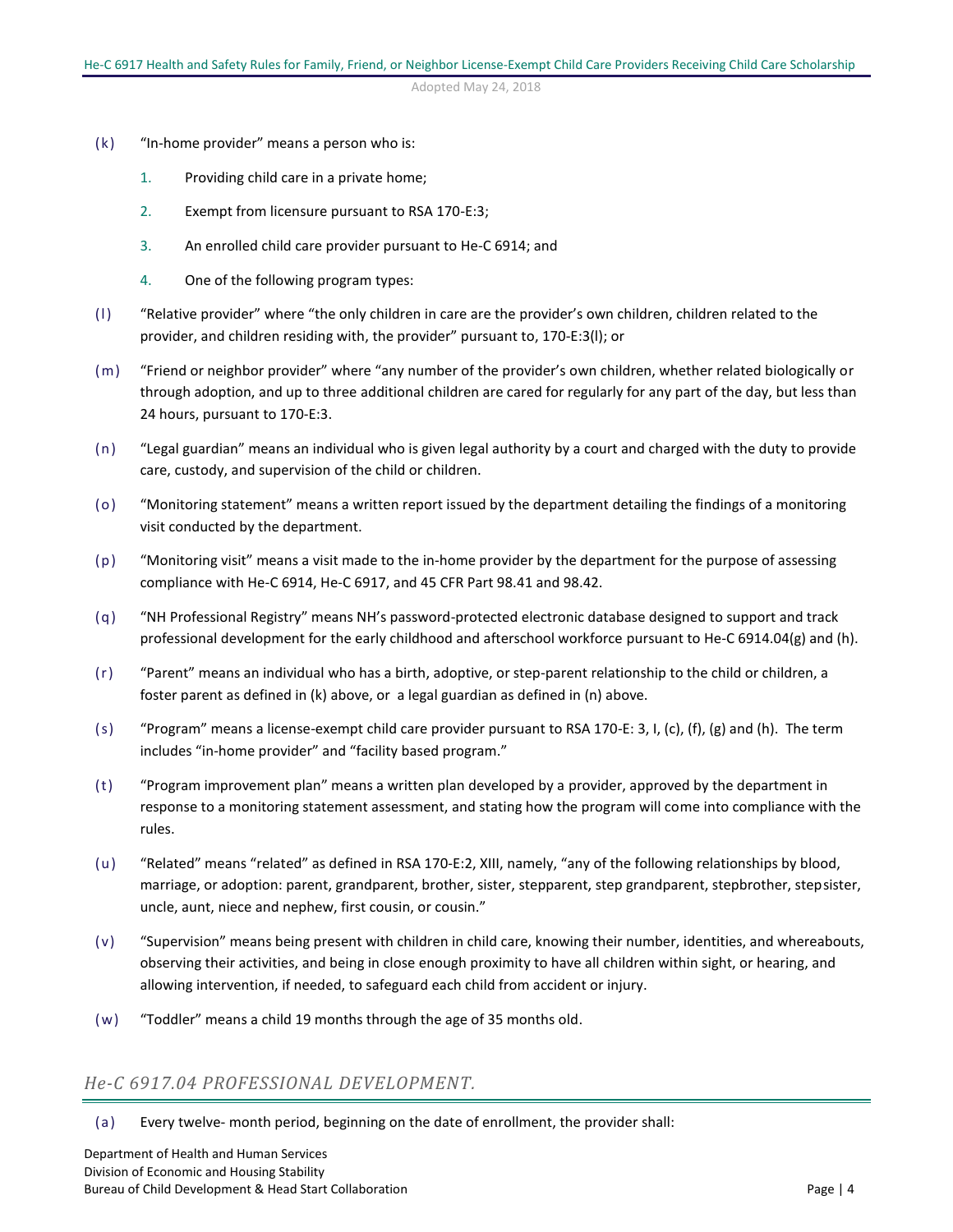- 1. Complete two hours of annual professional development in any of the health and safety topics pursuant to in He-C 6914.04(d)(1)-(11), (e) (1)-(2);
- 2. Complete two hours of annual professional development in any of the topic areas listed in accordance with He-C 6914.05 (a),(3)(a)-(l); and
- 3. Upload documentation of completion of professional development in (a) (1) and (2) above to the NH Professional Registry.
- (b) CPR and first aid trainings shall not be counted in the annual required professional development hours specified in (a), (1) and (2) above.
- (c) Providers enrolled with the department prior to October 1, 2017, who have maintained enrollment, shall comply with the requirements in (a)(1) and (2) above by March 30, 2019. Thereafter annual professional development shall be completed by March 30<sup>th</sup>.

## <span id="page-4-0"></span>*He-C 6917.05 BUILDING AND PHYSICAL PREMISES SAFETY.*

- (a) Premises shall be maintained in a neat, clean, and safe condition, and free and clear of excess clutter which restricts children's free movement within the program.
- (b) Programs shall maintain the child care environment free of hazards to children including, but not limited to, the following:
	- 1. Fire hazards;
	- 2. Electrical hazards;
	- 3. Cords or strings long enough to encircle a child's neck which pose a strangulation hazard and are accessible to children, including, but not limited to, telephone cords and window blind cords;
	- 4. Guns, weapons, or live or spent ammunition which are not in locked storage;
	- 5. Knives and sharp objects unless the object is being used under direct supervision of a provider;
	- 6. Heavy furnishings or other heavy items that could easily fall on children and would be likely to cause injury;
	- 7. All windows in areas used by children under five years of age not protected with guards that prevent exit or fall by a child, but that do not block the outdoor light or restrict air flow;
	- 8. Loose and flaking paint which is accessible to children;
	- 9. Stairways which are accessible to children younger than three years of age and are not equipped with functional, properly latched safety gates;
	- 10. Unclean conditions or disrepair which demonstrates a lack of regular cleaning or maintenance;
	- 11. Damp conditions which result in visible mold or mildew or a musty odor;
	- 12. The use of trampolines during child care hours, with the exception of small indoor trampolines intended for individual use with direct adult supervision only;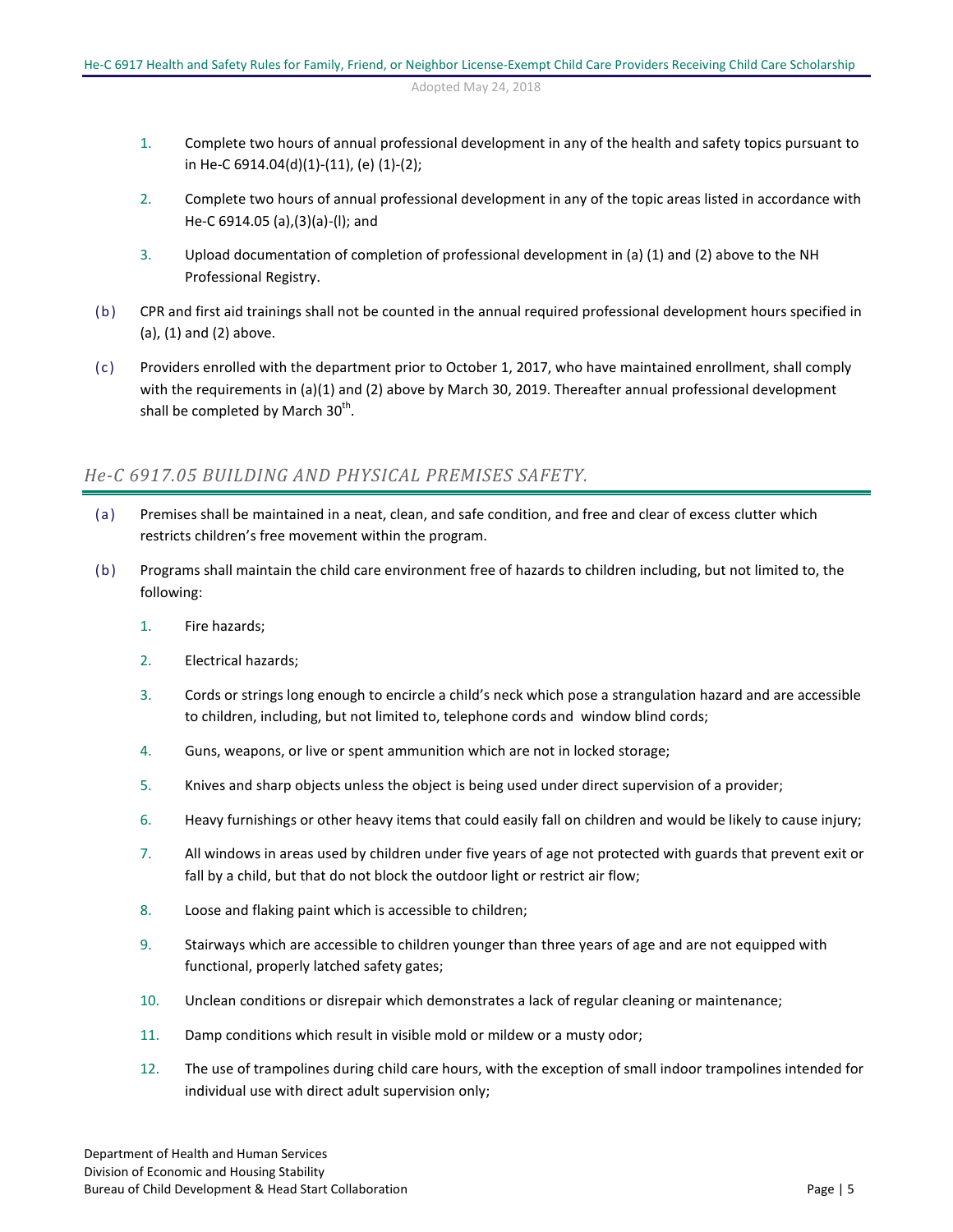- 13. Empty plastic bags, or bags which pose a suffocation hazard, which are accessible to children under the age of three years; and
- 14. Items labeled "keep out of reach of children" which are accessible to children without the direct supervision of a provider.
- (c) Construction, remodeling, or alteration of structures during child care operations shall be done in a manner as to prevent exposure of children to hazardous or unsafe conditions including, but not limited to, fumes, dust, construction materials, and tools which pose a safety hazard.
- (d) Programs shall ensure that all indoor areas used by children;
	- 1. Have a safe, functioning heating system;
	- 2. Include protection for children from exposed heat sources which present a hazard, including but not limited to baseboard heaters, radiators, fireplaces, and woodstoves; and
	- 3. Have working smoke detectors on each level.
- (e) Portable electric space heaters shall:
	- 1. Be inaccessible to children;
	- 2. Bear the safety certification of a recognized laboratory such as Underwriters Laboratory (UL) or Electro Technical Laboratory (ETL); and
	- 3. Be installed and operated in accordance with the manufacturer's specifications.
- (f) Outside areas which are accessible to children shall be free of hazards including, but not limited to, the following:
	- 1. Unprotected pools, wells, or other bodies of water;
	- 2. Lawn and farm machinery;
	- 3. Trash, litter, or debris;
	- 4. Animal feces; and
	- 5. Other dangerous items or substances.
- $(g)$  In outside areas used by children, stationary play equipment accessible to children shall not be over hard surfaces such as cement or asphalt.
- (h) Play areas shall be enclosed by a fence if they are determined by the department to be unsafe because they are on a roof, or located adjacent to any dangerous area.
- (i) All fencing shall be designed to restrain children who have not yet entered school from climbing out of, over, under or through the fence.
- (j) All swimming pools and wading pools shall be inaccessible to children except during supervised activities.
- (k) Programs shall remove standing water.
- (l) Programs shall have a safe supply of water under pressure available for drinking and household use.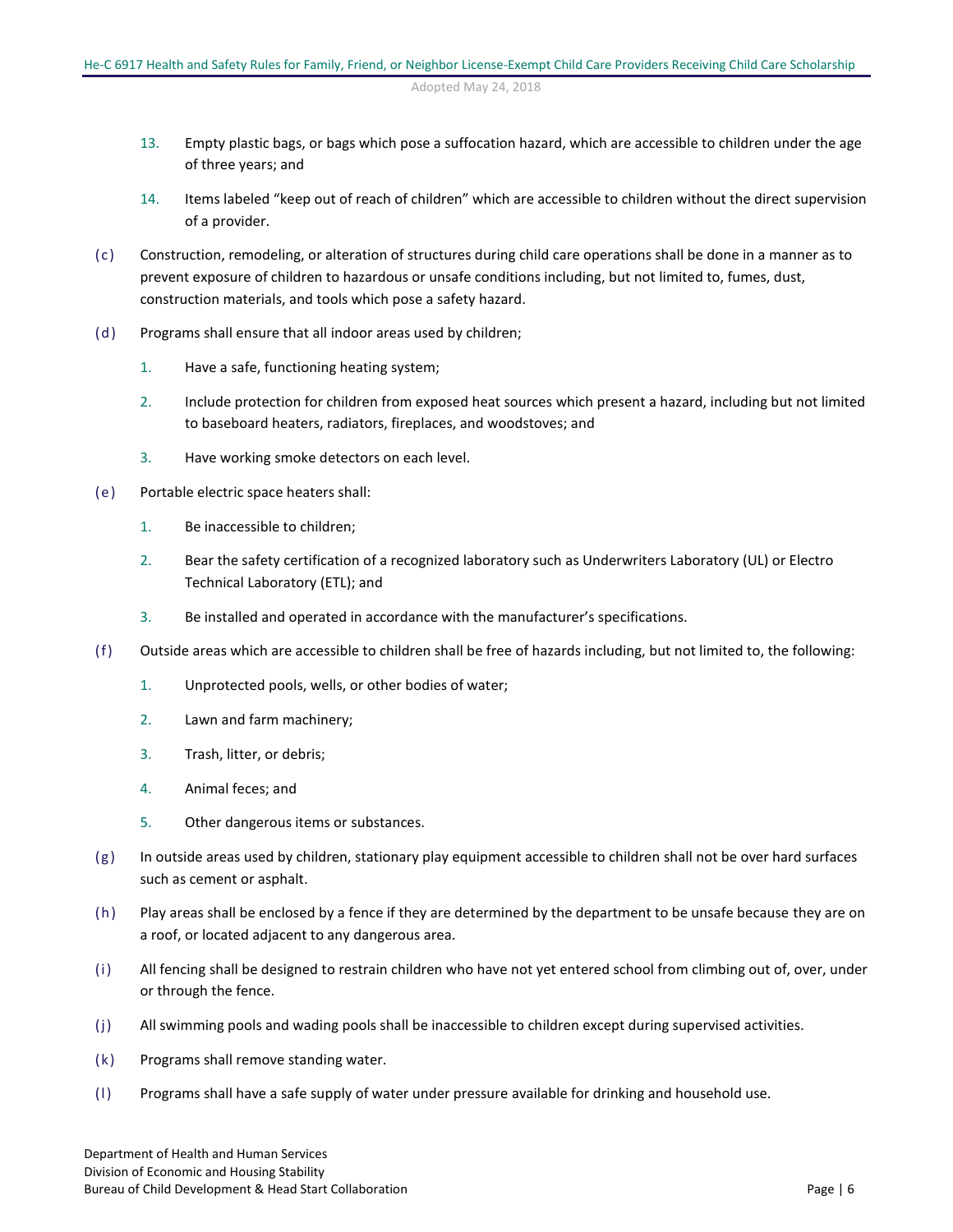- (m) Programs shall provide at least one toilet and one wash basin.
- (n) Except for potty (toileting) chairs for use by older infants and toddlers, programs shall not use any toilets which are not attached to a functional sewage disposal system.
- (o) During all hours of operation there shall be functional sewage disposal facilities.

#### <span id="page-6-0"></span>*He-C 6917.06 HANDLING, STORAGE, AND DISPOSAL OF HAZARDOUS MATERIAL.*

- (a) All toxic and flammable materials and tobacco products shall be stored in cabinets which are locked, or secured with child proof latches, or otherwise out of reach of children.
- (b) Pesticides shall not be used in areas used by children while children are present and any treated indoor area shall be aired out per manufacturers' instructions prior to allowing children to return to that area.
- (c) Programs shall adhere to state laws and rules in regards to lead paint and asbestos removal.

## <span id="page-6-1"></span>*He-C 6917.07 EMERGENCY PREPAREDNESS AND RESPONSE PLANNING.*

- (a) Providers shall ensure that for each child, upon the child's first day, there is a child registration and emergency information form completed by a parent, on file at the program.
- (b) There shall be a telephone that is operable and accessible during all operating hours for incoming and outgoing calls.
- (c) Pursuant t[o 45 CFR Part 98.41](https://www.govregs.com/regulations/expand/title45_chapterA_part98_subpartE_section98.41#title45_chapterA_part98_subpartE_section98.411), programs shall develop an emergency operations plan "EOP" which shall include procedures for responding to natural, human-caused, or technological incidences including, but not limited to:
	- 1. Evacuation;
	- 2. Relocation;
	- 3. Shelter-in-place;
	- 4. Lockdown;
	- 5. Communication and reunification with families;
	- 6. Continuity of operations;
	- 7. Accommodations of infants and toddlers;
	- 8. Accommodations of children with disabilities; and
	- 9. Accommodations of children with chronic medical conditions.
- (d) Providers shall practice no less than two components of their EOP with children, when appropriate, but no less than twice per year and maintain a written record of the practiced components.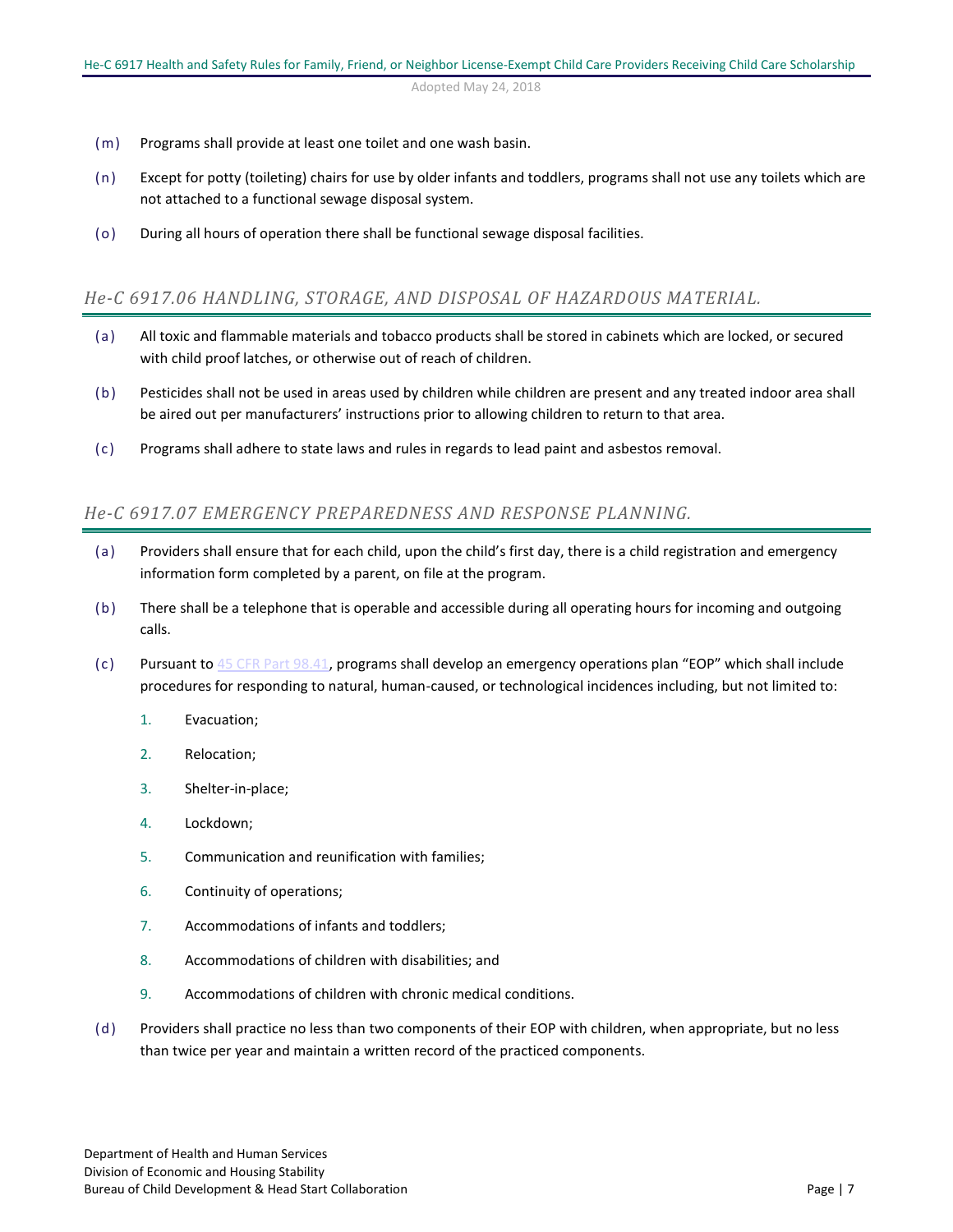- (e) If a child is seriously injured while in the care of the provider, including fractures, dislocations, stitches, second or third degree burns, concussions, or loss of consciousness, or requires emergency medical treatment or hospitalization, the provider shall:
	- 1. Notify the child's parent(s) immediately;
	- 2. Notify the department within 48 hours; and
	- 3. Within one week provide to the department a written report which details the nature and circumstances of the serious injury.
- (f) Any occurrence of a missing child shall be reported to emergency police services, or 911, as soon as a provider has determined that the child cannot be promptly located on the premises of the child care program.
- (g) Providers shall report any occurrence of a missing child to the department within 24 hours.
- (h) If a child dies while in childcare, providers shall:
	- 1. Notify emergency personnel and the child's parent(s) immediately;
	- 2. Notify the department of the death within 24 hours;
	- 3. Provide developmentally appropriate information for children and parents regarding the death of the child; and
	- 4. Within 72 hours provide to the department a written report which details the circumstances which led up to the death.
- (i) In addition to the reporting requirements under (g) above, providers shall, upon request, provide the department with any other available information regarding the death.

## <span id="page-7-0"></span>*He-C 6917.08 PREVENTION OF AND RESPONSE TO EMERGENCIES DUE TO FOOD AND ALLERGIC REACTIONS.*

- (a) Each child with an allergy shall have a written care plan from the child's physician that includes at a minimum:
	- 1. Instructions regarding the food(s) or other allergens to which the child is allergic and steps to be taken to avoid them;
	- 2. A detailed treatment plan to be implemented in the event of an allergic reaction, including the names, doses, and methods of prompt administration of any medications; and
	- 3. Specific symptoms that would indicate the need to administer one or more medications.
- (b) With permission of the parent or guardian, each child's allergies shall be posted prominently and wherever the child might come in contact with the allergen.
- (c) Providers shall notify the parent(s) immediately of any suspected allergic reactions, as well as the ingestion of or contact with a known allergen even if a reaction did not occur.
- (d) Providers shall contact 911 whenever epinephrine has been administered.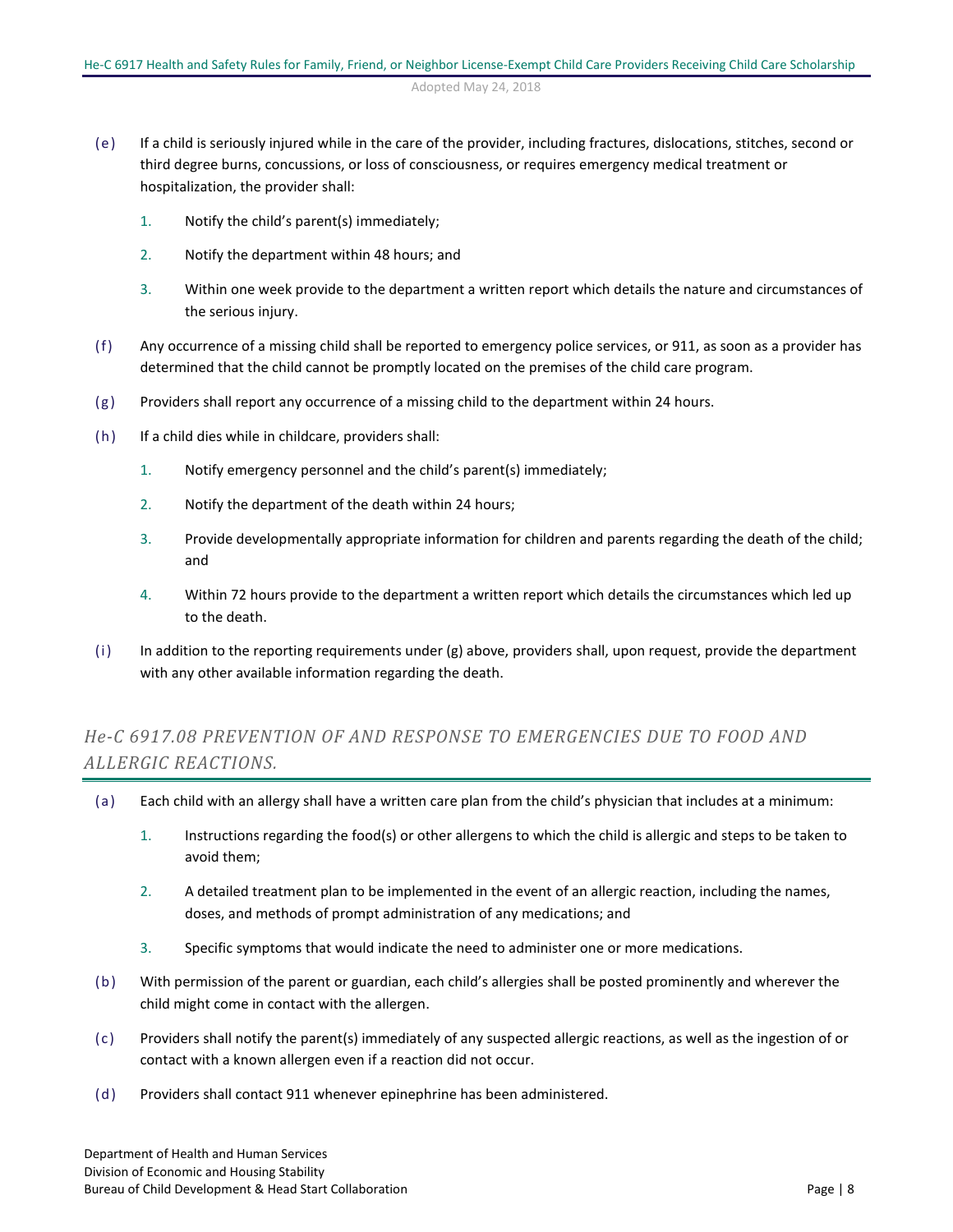(e) Providers shall comply with dietary restrictions as requested in writing by the parent(s) of each child, due to food allergies, religious, or philosophical beliefs.

## <span id="page-8-0"></span>*He-C 6917.09 ADMINISTRATION OF MEDICATION AND IMMUNIZATIONS.*

- (a) Providers shall administer any medication, treatment, or other remedy as required under the provisions of the Americans with Disabilities Act.
- (b) Providers shall only administer medication with signed and dated written instructions for administering the medication from the child's physician, and written permission from the parent.
- (c) In the event of a medication error in the administration of medication, providers shall notify the child's parent(s) immediately.
- (d) For any chronic condition requiring medication that is to be administered for more than twelve months, the written parental authorization specified in (b) above shall be updated annually.
- (e) Providers shall maintain a written log for each dose of medication administered to each child, excluding topical substances.
- (f) In the event of an error documenting the administration of medication, providers shall notify the child's parent(s) by the end of the day in which the error occurred.
- (g) All medication shall be:
	- 1. Inaccessible to children;
	- 2. Stored at the temperature and conditions recommended by the manufacturer or as directed on the prescription label; and
	- 3. Labeled with the child's name to ensure correct identification of each child's medication.
- (h) Medications such as insulin, inhalers and epi pens shall be immediately accessible to providers caring for children requiring such medications.
- (i) All prescription or non-prescription medication and topical substances shall be kept in the original containers or pharmacy packaging.
- (j) Documentation of immunizations, in accordance with [RSA 141-C:20-a, RSA 141-C:20-b](http://www.gencourt.state.nh.us/rsa/html/X/141-C/141-C-mrg.htm) an[d He-P 301.14,](http://www.gencourt.state.nh.us/rules/state_agencies/he-p300.html) shall be on file for each child cared for beginning on the first day the child is in attendance at the program.
- (k) Exemptions from the immunizations required under (j) above shall be in accordance with RSA 141-C:20-c and pursuant to 45 CFR Part 98 for children experiencing homelessness or children in foster care. Providers may enroll children and allow for 60 days for families to obtain and provide documentation of immunizations.
- (l) Providers shall not be required to obtain immunization records for children whose parents object in writing, on the grounds that such immunizations are contrary to their religious beliefs, or for children with medical conditions that contraindicate immunization.

## <span id="page-8-1"></span>*He-C 6917.10 PREVENTION AND CONTROL OF INFECTIOUS DISEASES.*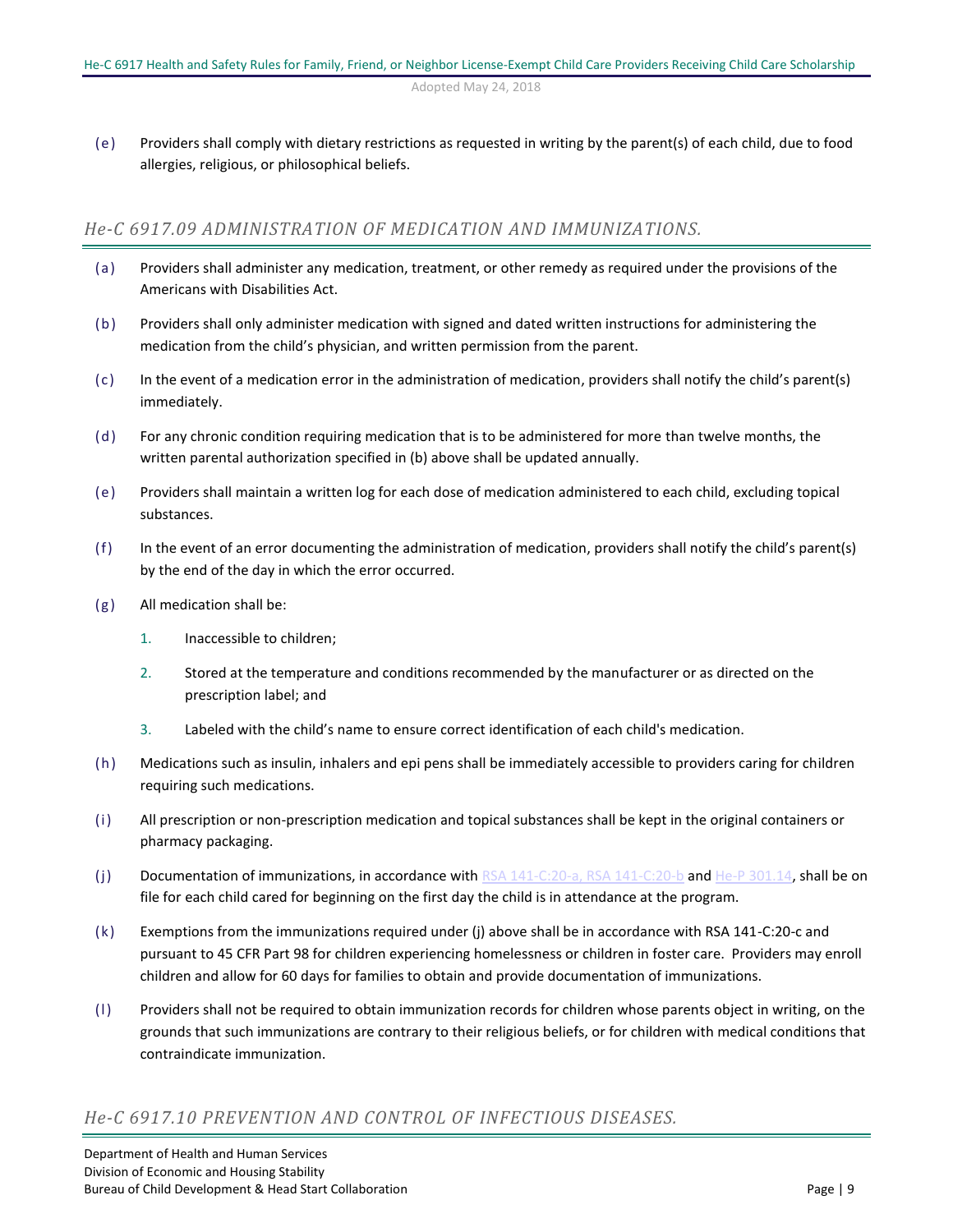- (a) Providers and children shall wash their hands with liquid soap and warm running water as needed.
- (b) Providers shall wash the hands of infants as necessary to comply with (a) above.
- (c) Providers shall observe each child for symptoms of illness or injury throughout the day and contact the parent(s) if a child has:
	- 1. More than one episode of vomiting in one day;
	- 2. More than one episode of diarrhea in one day;
	- 3. Uncontrolled coughing or wheezing;
	- 4. Skin lesions which have not been diagnosed or treated by a licensed health care practitioner; or
	- 5. An oral temperature of 101 degrees Fahrenheit or higher or an under arm temperature of 100 degrees Fahrenheit or higher combined with any of the following:
		- a. Diarrhea;
		- b. Rash;
		- c. Ear ache;
		- d. Sore throat; or
		- e. Vomiting.
- (d) All foods prepared and served to children shall be free from spoilage, filth, or other contamination.
- (e) Providers shall check children in diapers and change diapers and clothing if they are soiled or wet.
- (f) Programs serving diapered children shall have a diaper changing area which shall:
	- 1. Not be located in kitchens or in food preparation or food service areas or on surfaces where food is prepared or served;
	- 2. Be located near a hand washing sink to allow access for hand washing; and
	- 3. Have a non-porous, washable surface, which shall be disinfected after each diaper change and used exclusively for diaper changing.
- (g) The plastic bag containing the soiled diapers and cleansing articles shall be removed daily, securely closed, and placed outside in covered garbage cans for collection or removal at regular intervals.
- (h) Providers shall clean and disinfect bathroom facilities whenever visibly soiled but at a minimum of at least weekly.
- (i) All bedding used by children in care shall be cleaned at least once a week and more frequently if soiled.
- (j) Providers shall ensure that the presence of pets in the program does not present a hazard to the children.
- (k) When there are pets in a provider's home, providers shall:
	- 1. Ensure dogs and cats have a current vaccination for rabies;
	- 2. Keep litter boxes away from food preparation, or food service areas, or in areas where children play; and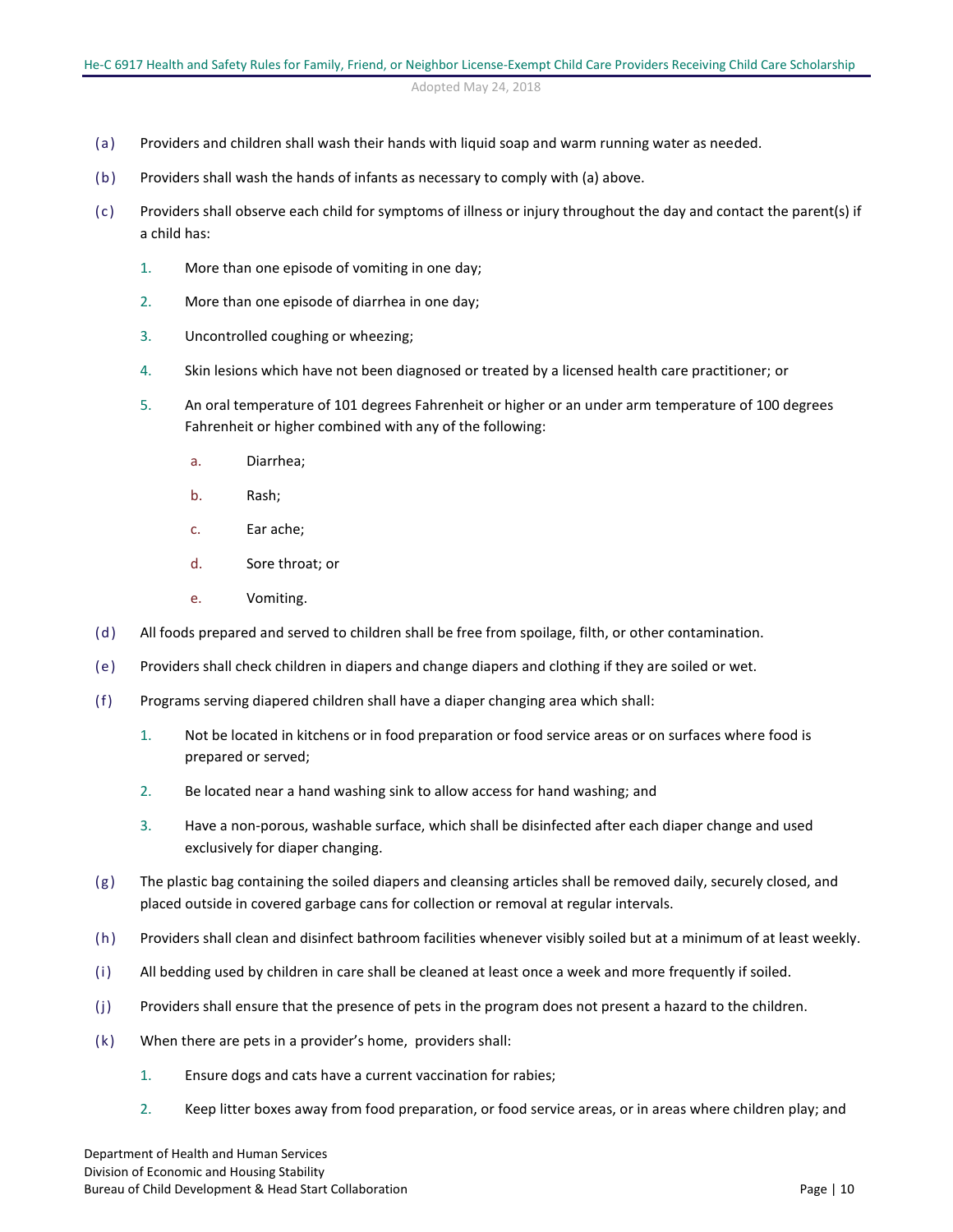#### 3. Ensure children do not have direct contact with animal feces or urine either indoors or outdoors;

#### <span id="page-10-0"></span>*He-C 6917.11 FIRST AID AND CPR.*

- (a) Providers shall have non-expired first aid supplies adequate to meet the needs of the children in care.
- (b) If a child receives an injury or an incident occurs requiring first aid treatment, medical treatment, or medical consultation, a provider shall inform the child's parent(s) of the injury or illness on the date the child is injured or becomes ill.
- (c) If any child has a serious injury while in child care resulting in medical treatment by a physician, or other health care professional, or requiring hospitalization, or if CPR is performed on a child while in child care, providers shall:
	- 1. Notify the child's parent(s) immediately;
	- 2. Notify the department within 48 hours; and
	- 3. Within one week provide to the department a written report which details the nature and circumstances of the serious injury.
- (d) Providers shall not serve foods which can cause a choking hazard to children younger than three years of age or to children who have been identified as having chewing and swallowing difficulties, including but not limited to:
	- 1. Spoonful's of peanut butter;
	- 2. Whole or rounds of hot dogs or sausage;
	- 3. Whole grapes;
	- 4. Hard candy and chewing gum;
	- 5. Raw carrot rounds, peas or celery:
	- 6. Chips or hard pretzels;
	- 7. Marshmallows;
	- 8. Nuts or seeds;
	- 9. Popcorn; and
	- 10. Other hard or cylinder shaped foods that may pose a choking hazard.

## <span id="page-10-1"></span>*He-C 6917.12 CHILD DEVELOPMENT.*

- (a) During the operating hours of the program, parent(s) shall have an opportunity to communicate with providers.
- (b) Children shall be within sight or hearing of child care providers at all times.
- (c) Provided that written-permission is on file a provider may allow school-age children 72 months and older, who are enrolled in a full day school program, to play outside when a provider is inside or to leave the premises of the program, unsupervised.

Department of Health and Human Services Division of Economic and Housing Stability Bureau of Child Development & Head Start Collaboration **Page | 11**  $P$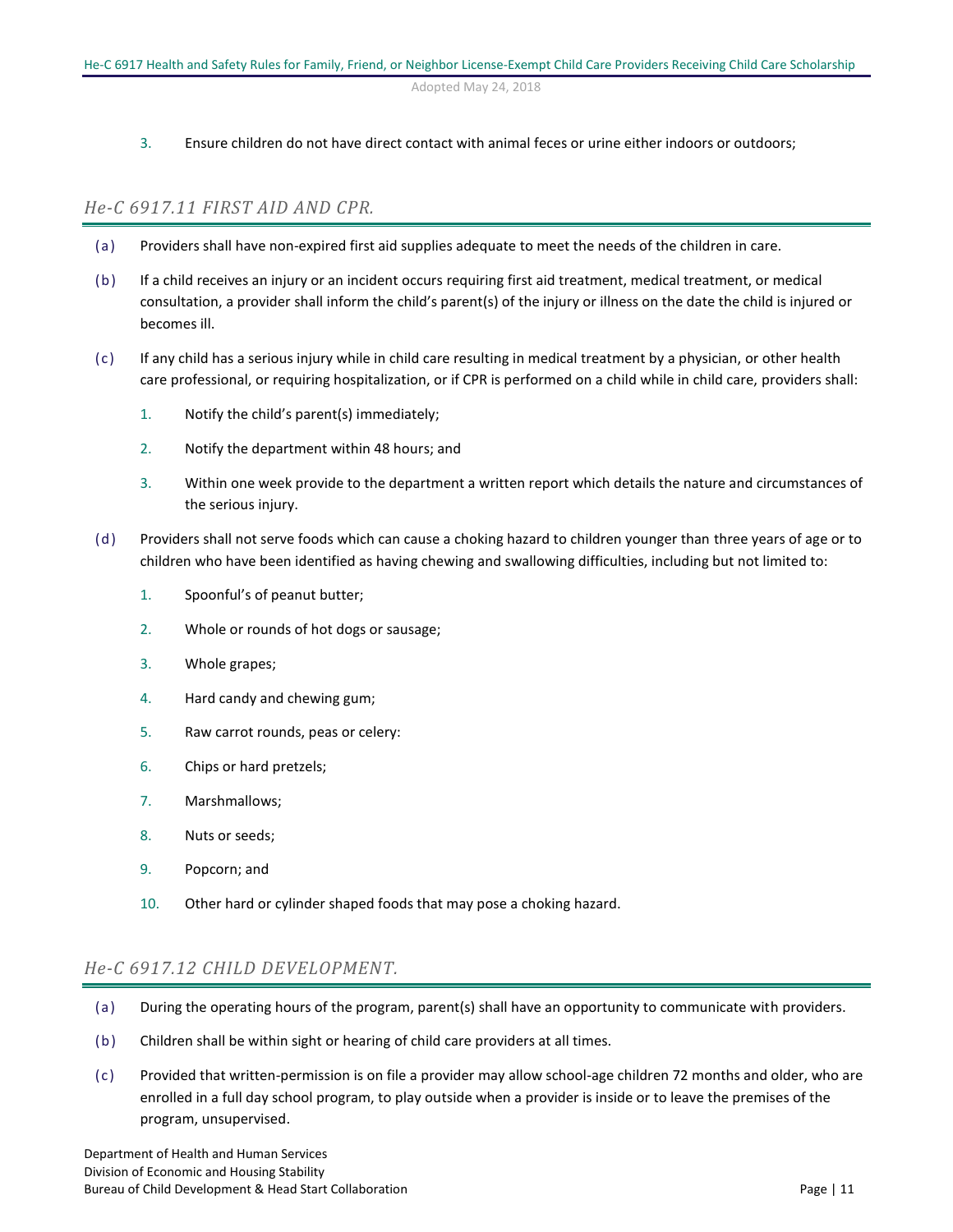- (d) Providers shall not leave infants or toddlers unattended in seating, carrying or in holding devices such as car seats or infant seats placed on counter tops, tables or other elevated surfaces.
- (e) Providers shall provide toys, equipment, and learning materials that are:
	- 1. Available and accessible to children;
	- 2. Safe and in good repair; and
	- 3. Cleaned on a regular basis.
- (f) Infants shall not be placed in any equipment, which requires them to support their heads on their own if they have not yet acquired that ability.
- (g) Baby walkers with wheels shall be prohibited in all programs.
- (h) Providers shall not allow children younger than three years of age to have access to toys, toy parts, and other materials which pose a choking risk or are small enough to be swallowed, such as, but not limited to, coins, balloons, or exposed foam padding.
- (i) All media, including television, video, or electronic devices shall be age and developmentally appropriate.
- (j) Providers shall guide children's behavior using the following techniques:
	- 1. Redirecting a child's attention to a desirable activity when a child is engaging in unacceptable behavior;
	- 2. Providing positive guidance;
	- 3. Establishing developmentally appropriate rules or limits for acceptable behavior which are fair, consistently applied, realistic, and designed to promote cooperation and respect;
	- 4. Providing children with reasons for limits and rules;
	- 5. Giving positively worded directions;
	- 6. Acting as a role model to demonstrate desired behavior and problem-solving skills and then redirecting children to acceptable behavior;
	- 7. Arranging equipment, materials, activities, and schedules in a way that promotes desirable behavior; and
	- 8. Implementing safe, logical, and natural consequences related to the misbehavior and enforcing those consequences as soon as possible after the misbehavior has occurred.
- (k) Separation, or time out, shall only be used as a method to enable a child to regain control of his or her self and not as punishment, as follows:
	- 1. Separation shall be brief and appropriate to the child's developmental level and circumstances;
	- 2. When a child is separated from the group, he or she shall be:
		- a. Able to see and hear the other children; and
		- b. Within hearing and sight of a provider.
- (l) Providers and household members shall not: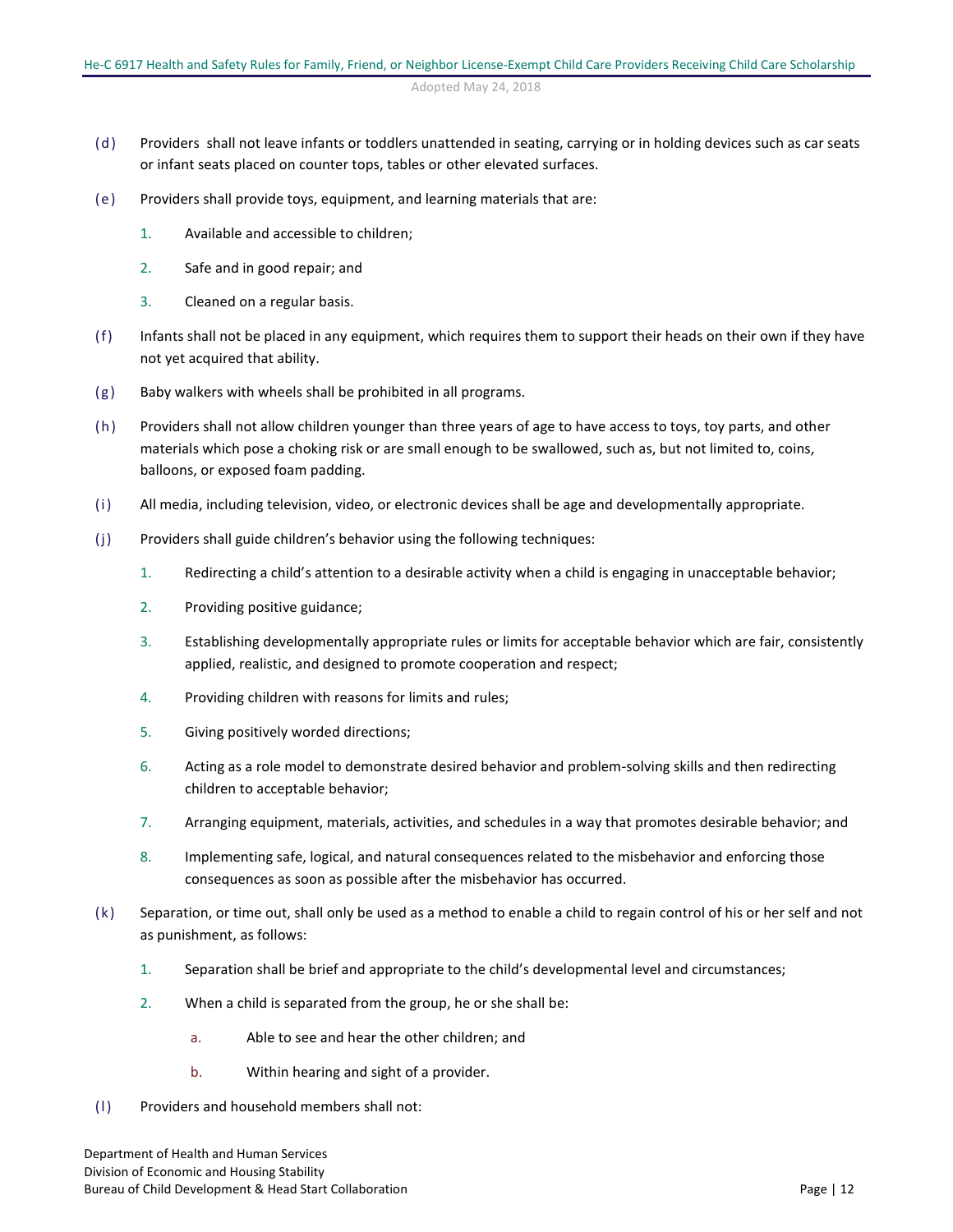- 1. Abuse or neglect children;
- 2. Use corporal punishment;
- 3. Attempt to control children's behavior by actions which are damaging to children, including but not limited to:
	- a. Requiring children to stand or sit facing walls or corners;
	- b. Verbally shaming children;
	- c. Belittling children;
	- d. Ridiculing children;
	- e. Yelling at children;
	- f. Name calling;
	- g. Making verbal threats to children;
	- h. Confining infants or toddlers in high chairs or other seating devices or equipment, which restricts their movement, as a disciplinary technique; and
	- i. Placing or confining children in equipment that is not appropriate for their age, including but not limited to cribs, playpens, or highchairs;
- 4. Withhold food from children or forcibly feed children;
- 5. Discipline children for not eating;
- 6. Shame, humiliate, or discipline any child for toileting accidents or lapses in toileting habits;
- 7. Use isolation as a form of discipline;
- 8. Prohibit children from using the toilet as a form of discipline;
- 9. As a means of discipline, require children to:
	- a. Sleep or rest; or
	- b. Go to their cot, mat, crib, bed, or playpen or other sleeping or rest facilities; and
	- c. Discipline a child for not sleeping at rest or nap time.
- (m) Programs shall develop and implement a written policy to address the limitations of expelling children from the child care program for challenging behaviors.
- (n) The policy in (m) above shall address at a minimum:
	- 1. The steps the program will take to assist the child in maintaining enrollment prior to expelling the child for challenging behaviors;
	- 2. Parent notification requirements regarding their child's challenging behavior; and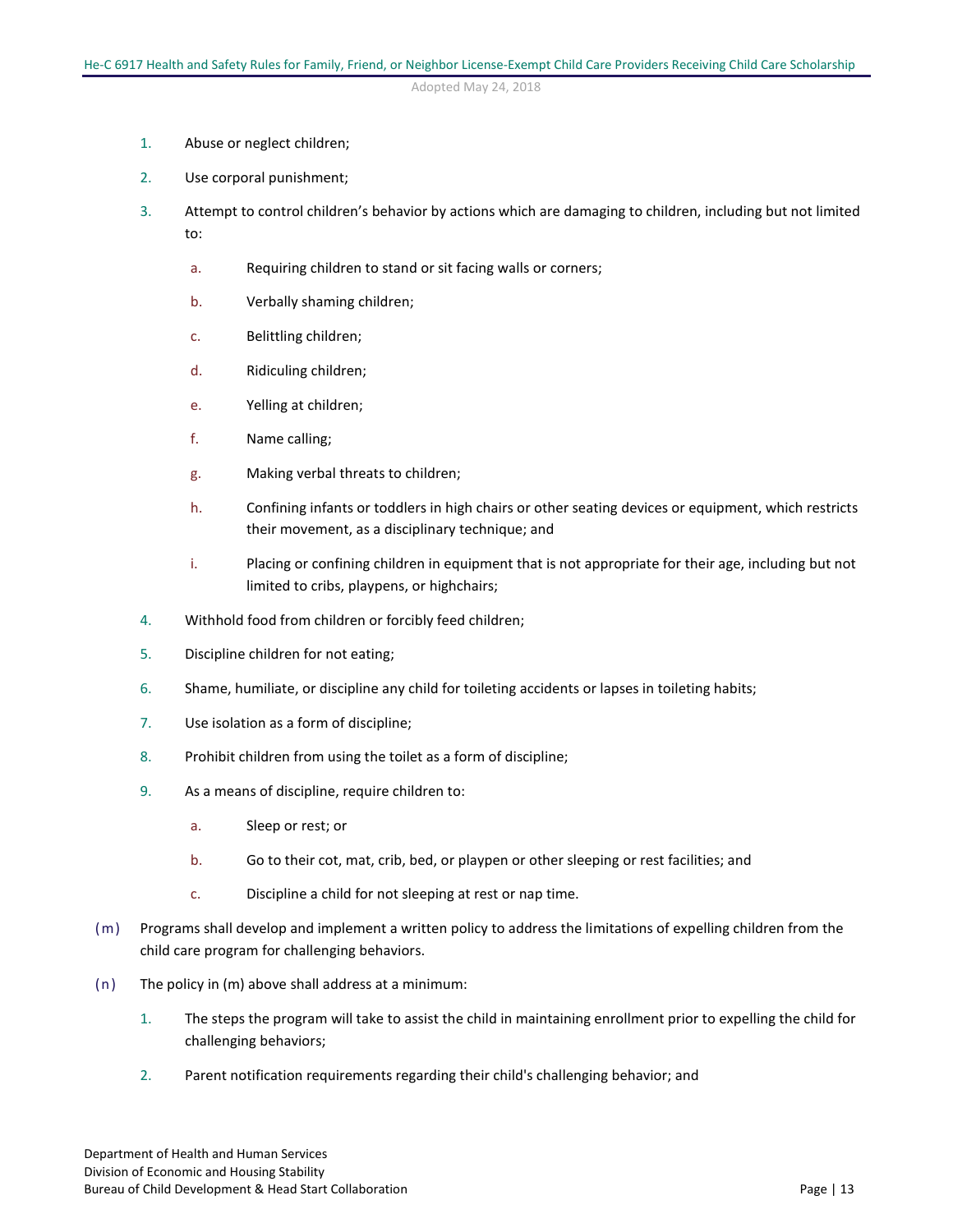- 3. The responsibilities of the program if the challenging behavior results in a serious safety risk to the child or others within the program.
- (o) The written policy in (m) above shall be provided to parents at enrollment.
- (p) The expulsion policy shall only apply when addressing a child's behavior and not a parent's misconduct or the parent's failure to comply with other rules or laws.

## <span id="page-13-0"></span>*He-C 6917.13 PREVENTION OF SUDDEN INFANT DEATH SYNDROME AND USE OF SAFE SLEEPING PRACTICES.*

- (a) Providers shall consult with the parent(s) of each child and observe children on an ongoing basis to determine each child's resting or napping needs.
- (b) To reduce the risk of Sudden Infant Death Syndrome (SIDS), infants up to twelve months of age shall be placed on their backs to sleep in a crib or playpen, unless there are written medical orders from the infant's primary health practitioner requiring alternate positioning.
- (c) If an infant up to twelve months falls asleep in any place that is not a safe sleep environment, including swings, bouncy seats, or a car safety seat, a provider shall move the infant and place them on their back in their crib or playpen.
- (d) There shall be an individual crib or playpen for each child twelve months of age and younger, except for siblings for whom co-sleeping is part of their family culture and written authorization is given by the children's parent(s) and the child's primary health care provider.
- (e) No crib shall be used unless manufactured on or after June 28, 2011 or, if manufactured prior to that date, has a Children's Product Certificate (CPC) or test report from a consumer product safety commission (CPSC) accepted third-party lab, provided by the manufacturer documenting the crib's compliance as required by 16 CFR 1219 and required by 16 CFR 1219 and 1220.
- (f) Cribs and playpens required under (e) above shall:
	- 1. Be free of cracked or peeling paint, splinters, and rough edges;
	- 2. Have no more than 2⅜ inches between slats;
	- 3. Have no missing, loose, broken, or improperly installed parts, screws, brackets, baseboards, or other loose hardware, or damaged parts on the crib or mattress supports;

Not have corner posts which extend more than 1/16 of an inch above the end panels;

- 4. Not have holes or tears in the mesh walls or in the material that connects the walls to the bottom of the crib or playpen;
- 5. Have properly fitted sheets which do not have excess fabric or that compress the mattress; and
- 6. Have mattresses which:
	- a. Are in good repair, and free of rips or tears; and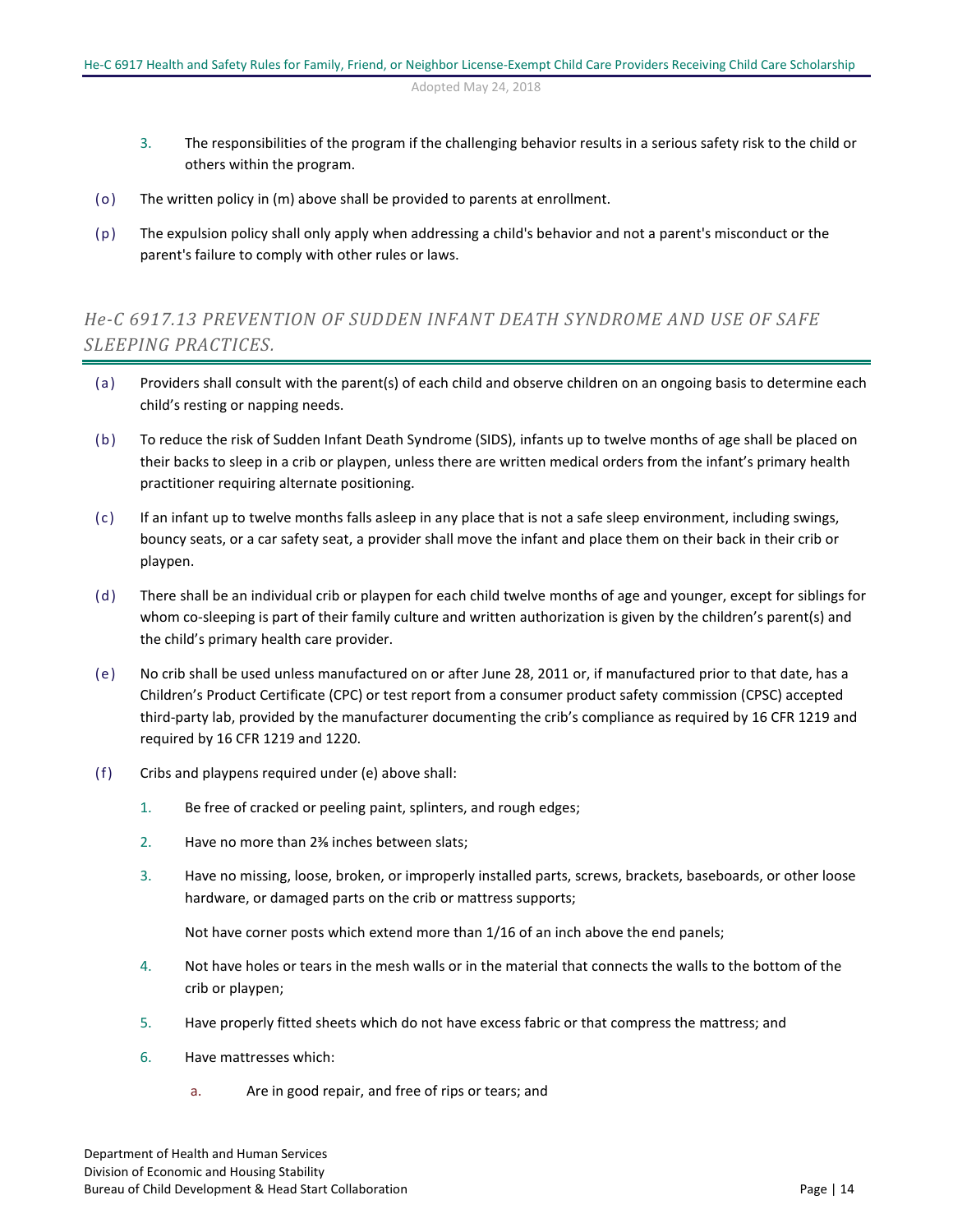- b. Fit the crib or playpen so that the space between the mattress and crib or playpen is not more than two adult fingers wide and does not create a suffocation hazard.
- $(g)$  Cribs or playpens used by infants up to twelve months shall not have bumper pads, blankets, flat sheets, pillows, quilts, comforters, sleep positioners, or any soft items or toys.
- (h) Providers who smoke shall wash hands and change into fresh clothing, or remove smoke contaminated outerwear, prior to caring for the child to reduce the exposure to third hand smoke.
- (i) When providers place an infant in a crib or play pen for sleep, the provider should check to ensure that the temperature in the room is comfortable for a lightly clothed adult, check the infants to ensure that the infant is comfortably clothed and not overheated or sweaty, and that bibs and garments with ties or hoods are removed.
- (j) Children older than three months shall not be swaddled or placed in restrictive or weighted sleep suits or devices unless there are written medical orders from the child's primary health practitioner.
- (k) A provider may use electronic monitors to supervise sleeping children provided that:
	- 1. A signed, and dated, authorization stating that parents are aware of and agreeable to the use of an electronic monitor as a means of supervising their child when he or she is asleep is obtained from the parent(s);
	- 2. Sounds from the monitor shall be easily heard by a provider;
	- 3. Every ten minutes a provider shall observe the sleeping children, in person, to ensure that each child is safe and comfortable; and
	- 4. Video monitors shall not replace a physical check by a provider.

## <span id="page-14-0"></span>*He-C 6917.14 PREVENTION OF SHAKEN BABY SYNDROME AND ABUSIVE HEAD TRAUMA AND RECOGNITION AND REPORTING OF CHILD ABUSE AND NEGLECT.*

- (a) Providers shall not shake or perform any action likely to cause abusive head trauma, but rather use strategies to cope with a crying, fussing, or distraught infant.
- (b) Providers shall allow a parent access to his or her child(ren) at all times while the child(ren) is in the child care provider's care, unless allowing access is contrary to a court order or a court-ordered parenting plan pursuant to He-C 6914.07 (a).
- (c) Providers shall take prompt action to protect children from abuse, neglect, corporal punishment, or other mistreatment by any individual.
- (d) Any provider, or other person involved with a program who suspects that child is being abused or neglected shall be a mandated reporter in accordance with RSA 169-C:29 and shall report the suspected abuse to the Division for Children, Youth and Families at **1-800-894-5533**.
- (e) When any child in child care is the victim of corporal punishment, or has been physically or mentally injured because he or she was not adequately supervised, or when the health, safety, or well-being of any child has been otherwise seriously jeopardized due to a program's non-compliance with any of the provisions of He-C 6916, the enrolled child care provider or his or her designee shall fully inform the child's parent(s) of the details of the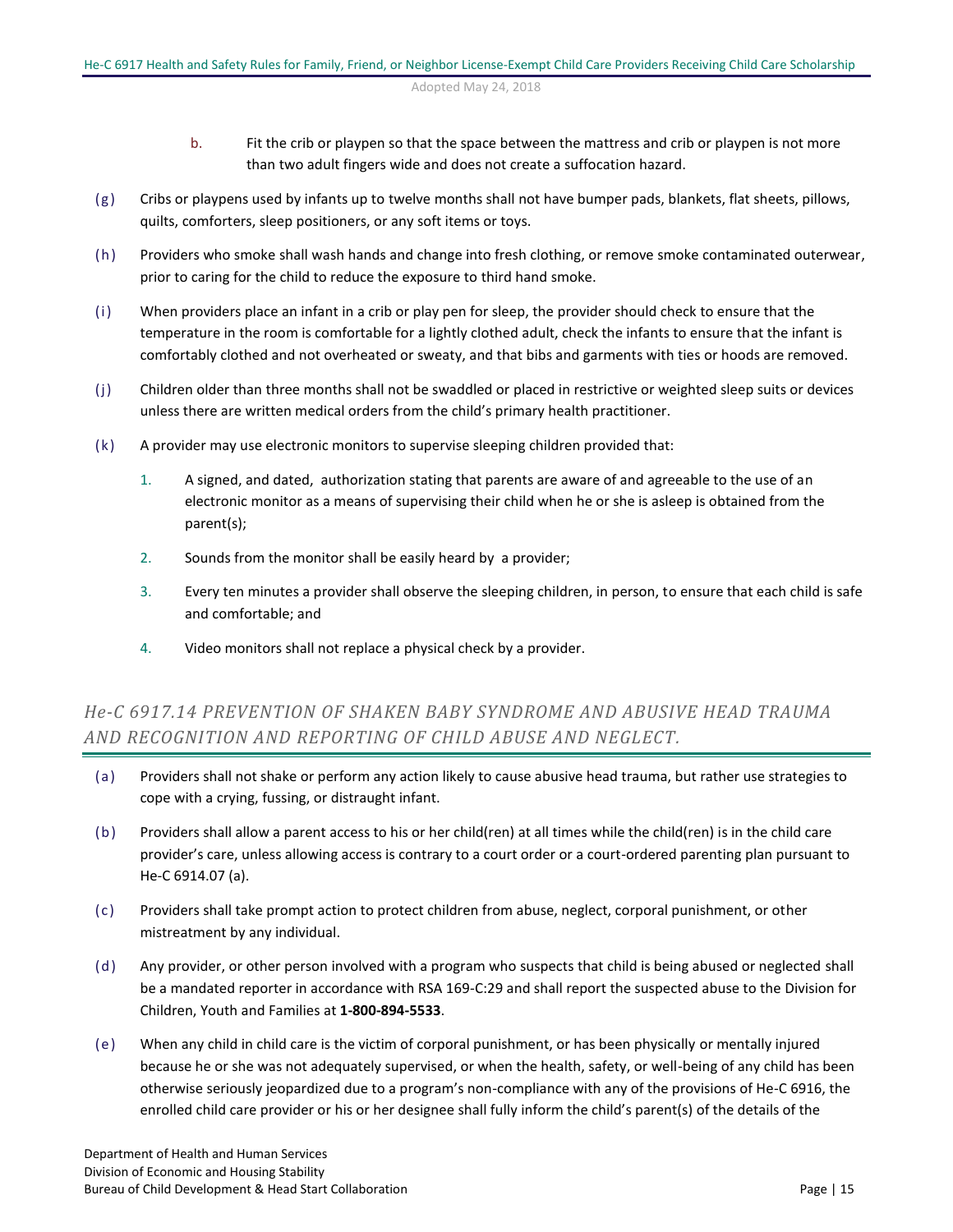punishment, or of the incident which injured their child or jeopardized their child's health, safety, or well-being, including the following details:

- 1. The name of who was involved in, and who witnessed the incident, while keeping the identities of other children confidential;
- 2. What occurred prior to and following the incident;
- 3. When and where the incident occurred; and
- 4. Any action that has been or will be taken by the program as a result of the incident.
- (f) The details of the incident outlined in (e) above shall be provided to the parent(s) of the child or children involved in writing by the next business day.

#### <span id="page-15-0"></span>*He-C 6917.15 APPROPRIATE PRECAUTIONS IN TRANSPORTING CHILDREN.*

- (a) Except for relative providers, providers who wish to take children on routine, unplanned local trips, or scheduled field trips shall obtain a signed and dated permission slip from each child's parent, which specifies all approved destinations and activities. This permission slip shall include the destination of the trip(s) and the estimated time that the parent(s) can expect the child to return to the program.
- (b) During any field trip, providers shall have access to a phone in case of emergency and provide the phone number to parents.
- (c) Children who are transported by the program shall be transported in vehicles which are:
	- 1. Registered, insured, and inspected in accordance with the laws and rules of the State of New Hampshire;
	- 2. Driven by individuals who are at least eighteen years of age and hold a valid driver's license; and
	- 3. Maintained in a safe operating condition.
- (d) Providers shall be prohibited from using mobile electronic devices while operating a vehicle to transport children, including hands-free operation.
- (e) The number of persons who are transported by the program shall be limited to the number of persons the vehicle is designed to carry.
- (f) Children younger than five years of age who are transported by the program or during any program sponsored activity shall not be transported in any vehicle exempted from seat belt requirements under RSA 265:107-a, II.
- (g) In all programs individual, age appropriate child restraints or seat belts shall be provided for and used by each child in accordance with RSA 265:107-a.

## <span id="page-15-1"></span>*He-C 6917.16 MONITORING VISITS, MONITORING STATEMENT, PROGRAM IMPROVEMENT PLAN, AND ENFORCEMENT.*

(a) The department shall conduct an announced monitoring visit prior to enrollment.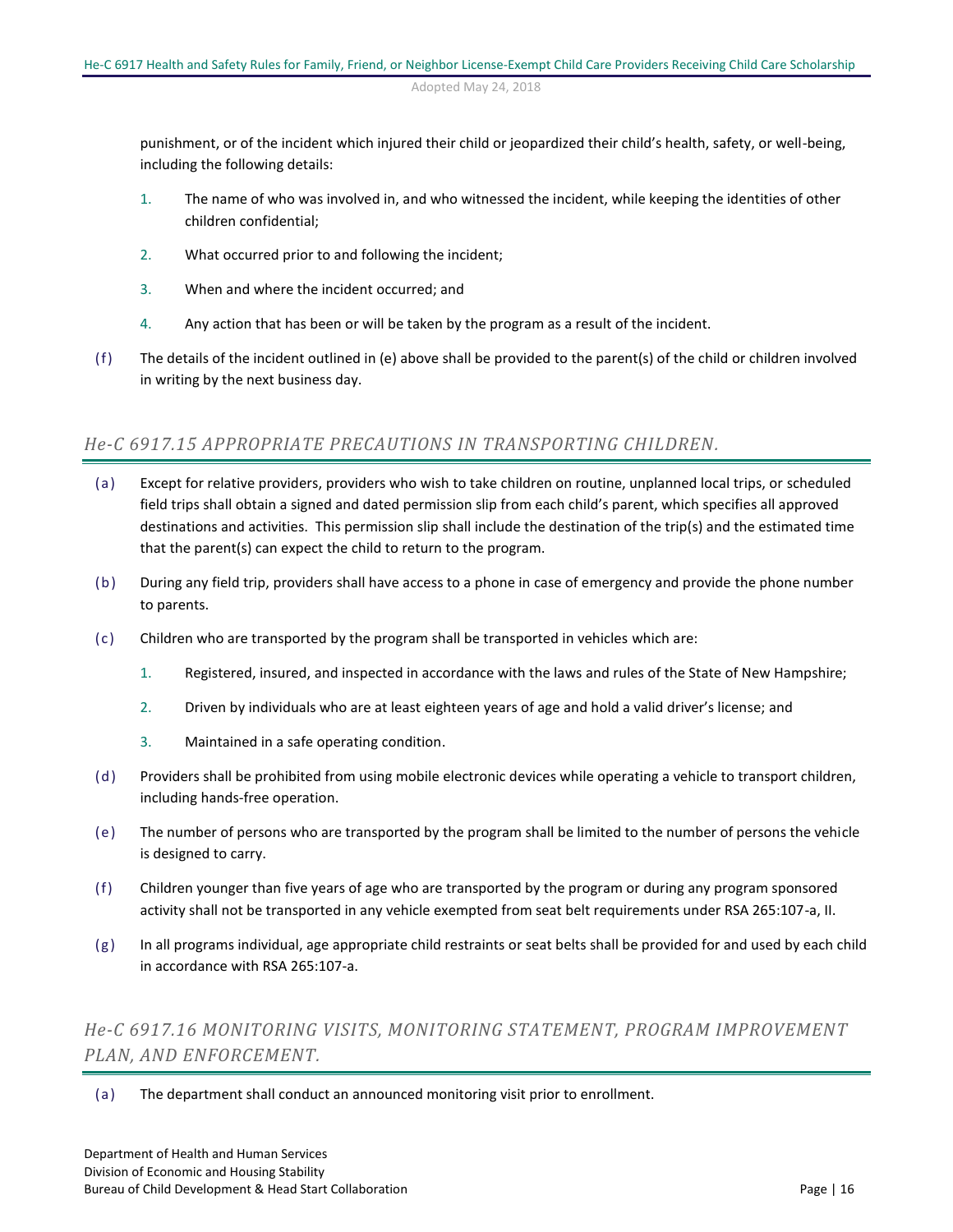- (b) The department shall conduct an annual announced visit for enrolled child care providers to maintain enrollment.
- (c) The department shall issue a monitoring statement to the program for each monitoring visit.
- (d) At the close of any visit, when an investigation is concluded, or as soon as possible thereafter, the department shall review with the program a summary of each violation of He-C 6917 found during the visit.
- (e) The department shall issue the monitoring statement via email if a valid email address has been provided by the program or by U.S. mail if an email address has not been provided.
- (f) The provider shall complete a program improvement plan for each violation included on the monitoring statement, which shall include the following:
	- 1. The action the provider has taken or will take to correct the violation(s);
	- 2. The steps the provider will take to ensure compliance with these rules and any cited statutes in the future;
	- 3. The date by which each of the violations was corrected or will be corrected;
	- 4. The interim measures the provider has implemented to protect the health and safety of children, when the violation cannot be corrected immediately; and
	- 5. The dated signature of the provider.
- (g) The provider shall develop program improvement plans and return them to the department in accordance with the following:
	- 1. The program improvement plan shall be submitted to the department within three weeks of the date the monitoring statement is sent out by the department; and
	- 2. The names of individuals, including children, shall not be included in the program improvement plans.
- (h) When the program improvement plan submitted to the department by the provider in accordance with (d) and (e) above is not acceptable for making the improvement, the department shall issue a directed program improvement plan to the provider to ensure compliance with these rules.
- (i) Notwithstanding (d), (e),and (f) above, when the department determines that there is an imminent threat to the health or safety of children, it shall issue a program improvement plan to the provider, without first offering the provider an opportunity to complete a program improvement plan.
- (j) When the provider receives a program improvement plan issued by the department, in accordance with (h) and (i) above, it shall:
	- 1. Add any additional details regarding the action plans the provider feels are necessary; and
	- 2. Complete and return the program improvement plan in accordance with (e) above.
- (k) Notwithstanding (a) through (g) above, when a provider has repeatedly violated standards set forth in this rule or has violated a rule or statute which resulted in physical or mental injury to a child or caused a child to be in danger of physical or mental injury, the department shall initiate enforcement action without first requesting that the provider submit a program improvement plan.
- (l) A provider shall comply with all approved program improvement plans.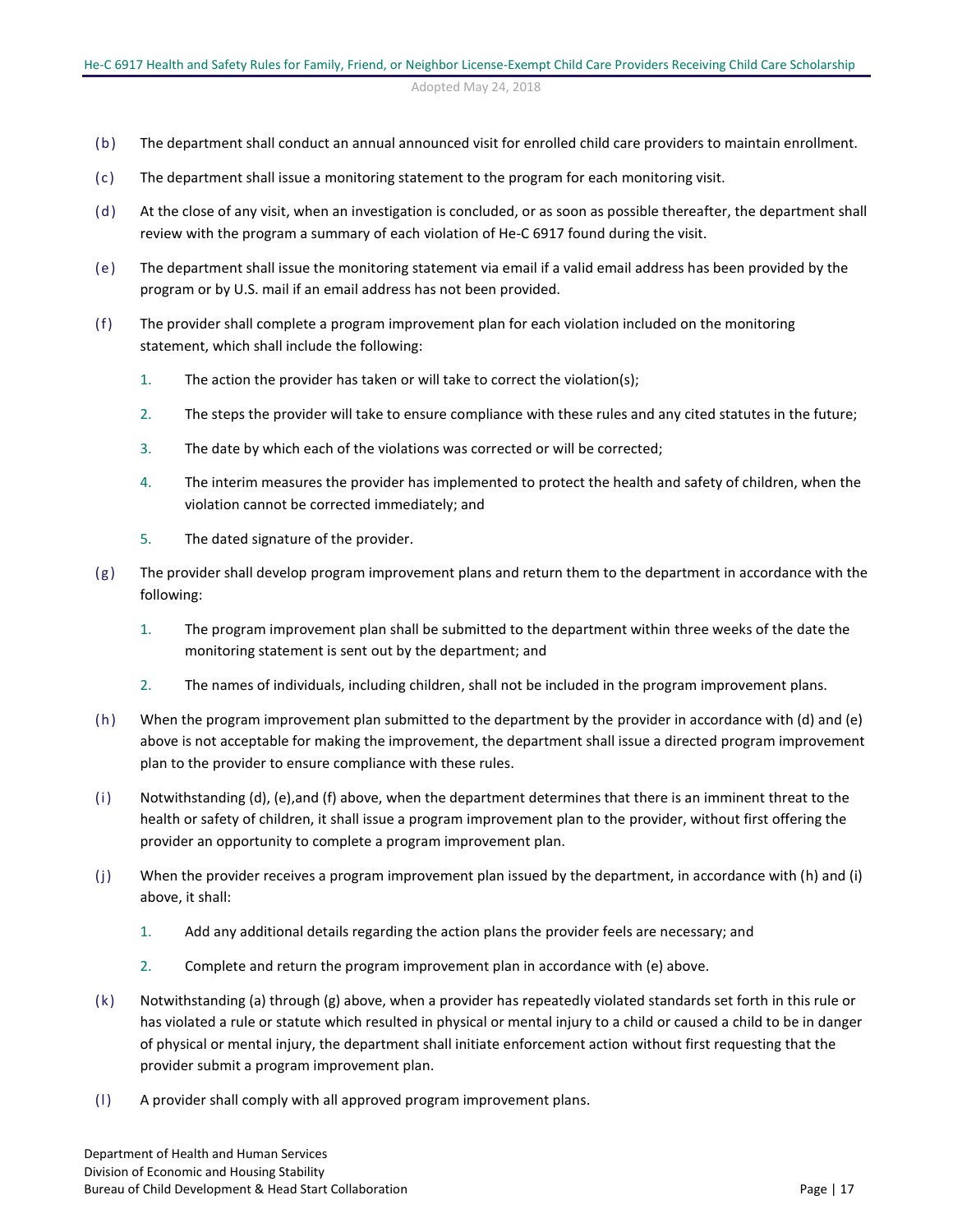- (m) A provider shall:
	- 1. Maintain on file on the premises and make available to clients and perspective clients, a copy of the monitoring statement and program improvement plan; and
	- 2. Not alter the, monitoring statement, or program improvement plan issued by the department.
- (n) Except for relative providers and children being cared for in their own home, the department shall post on the department website the monitoring statement and program improvement plan within five days after it is issued.
- (o) The department shall conduct follow up monitoring visits as needed to monitor the implementation of the program improvement plan.
- (p) The department shall revoke or deny a new applicant or renewal as an enrolled child care provider in accordance with He-C 6912, He- C 6914, He- C 6918, and He-C 6920.

## <span id="page-17-0"></span>*He-C 6917.17 WAIVER OF RULES.*

- (a) A provider wishing to request a waiver of a rule shall provide in writing or electronically the following information:
	- 1. The provider name, address, phone number, and Bridges resource identification (ID) number assigned by the department for electronic payments;
	- 2. The rule numbers for which the waiver is being requested;
	- 3. A brief explanation of the reason for the waiver, the length of time for which the waiver is requested, and any effect the granting of the waiver will have on the health and safety of the children in the program;
	- 4. The number and age range of children who will be affected by the waiver;
	- 5. The signature of the enrolled child care provider;
	- 6. Signatures of parents or copy of a notice which has been shown to, or mailed to each parent, explaining the specifics of the waiver request and informing parents that they may call the department if they have concerns about the requested waiver, and
	- 7. The plan for future compliance after the waiver period is over.
- (b) A waiver shall be granted to the applicant or enrolled provider if the department determines that the alternative proposed by the applicant or enrolled provider:
	- 1. Meets the objective or intent of the rule;
	- 2. Does not negatively impact the health, safety, or well-being of the children; and
	- 3. Does not negatively impact the operation of the program.
- (c) When a waiver is approved, the program's subsequent compliance with the alternatives approved in the waiver shall be considered equivalent to complying with the rule from which the waiver was sought.
- (d) The department shall not approve any request for a waiver of any of the provisions relevant to state or federal law or of any rules of other state agencies which are referred to in this chapter.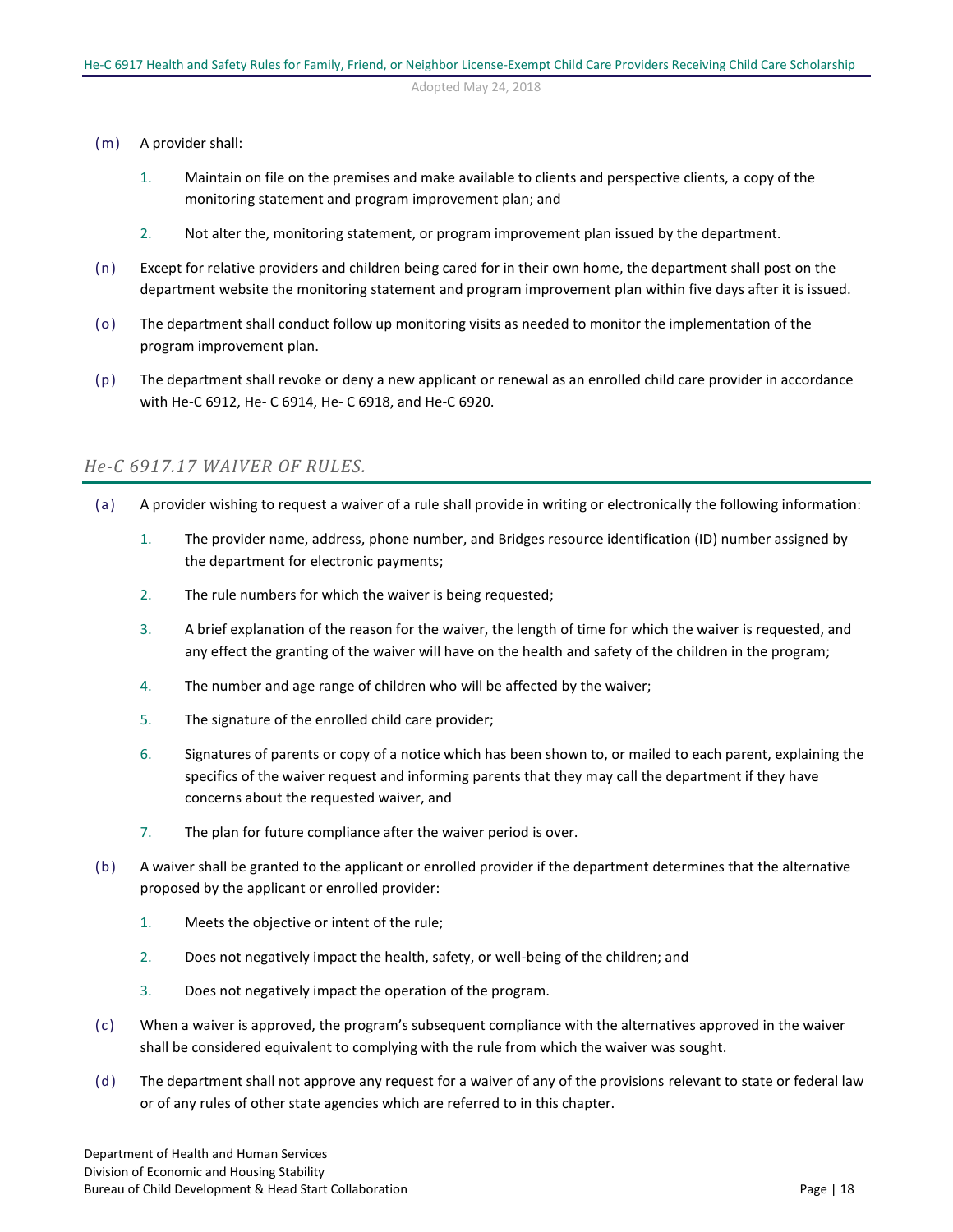- (e) A waiver request shall be denied when any of the following occurs:
	- 1. The rule for which a waiver is being requested is related to fire safety or environmental health or safety;
	- 2. The provider has been found in violation of one or more of these rules and has not corrected the violations;
	- 3. The department finds that approval of the requested waiver will jeopardize the health or safety of children;
	- 4. The department finds that approval of the requested waiver will impair the provider's ability to adequately care for children;
	- 5. The department finds that approval of the requested waiver will impair the operations of the child care program; or
	- 6. The department determines that the provider has not submitted a written plan for compliance with the rule or an acceptable plan for satisfying the intent of the rules as an alternative to complying with the rule.

## <span id="page-18-0"></span>*He-C 6917.18 COMPLAINTS AND INVESTIGATIONS.*

- (a) The department shall respond to any complaint that meets the following conditions:
	- 1. The alleged violation(s) occurred not more than six months prior to the date the department was made aware of the allegation(s);
	- 2. The complaint is based upon the complainant's first-hand knowledge regarding the allegation(s) or on information reported directly to the complainant by a child who has firsthand knowledge regarding the allegation(s);
	- 3. There is sufficient specific information for the department to determine that the allegation(s), if proven to be true, would constitute a violation of any of the provisions of He-C 6917; or
	- 4. The complaint is received from any source and alleges a violation that occurred at any time if the complaint alleges:
		- a. Physical injury or abuse;
		- b. Verbal or emotional abuse; or
		- c. The danger of physical injury to one or more children.
- (b) A complaint investigation shall be conducted when the department receives a complaint which meets the conditions specified in (a) above and which contains an allegation of violation of He-C 6917.
- (c) When the complaint is determined to be founded, a monitoring statement shall be issued listing the violations found as a result of the investigation and any other violations found during the visit, which shall be considered and treated as a finding of a complaint visit.
- (d) When the complaint is determined to be unfounded, a notice shall be sent to the provider advising that the complaint was unfounded.